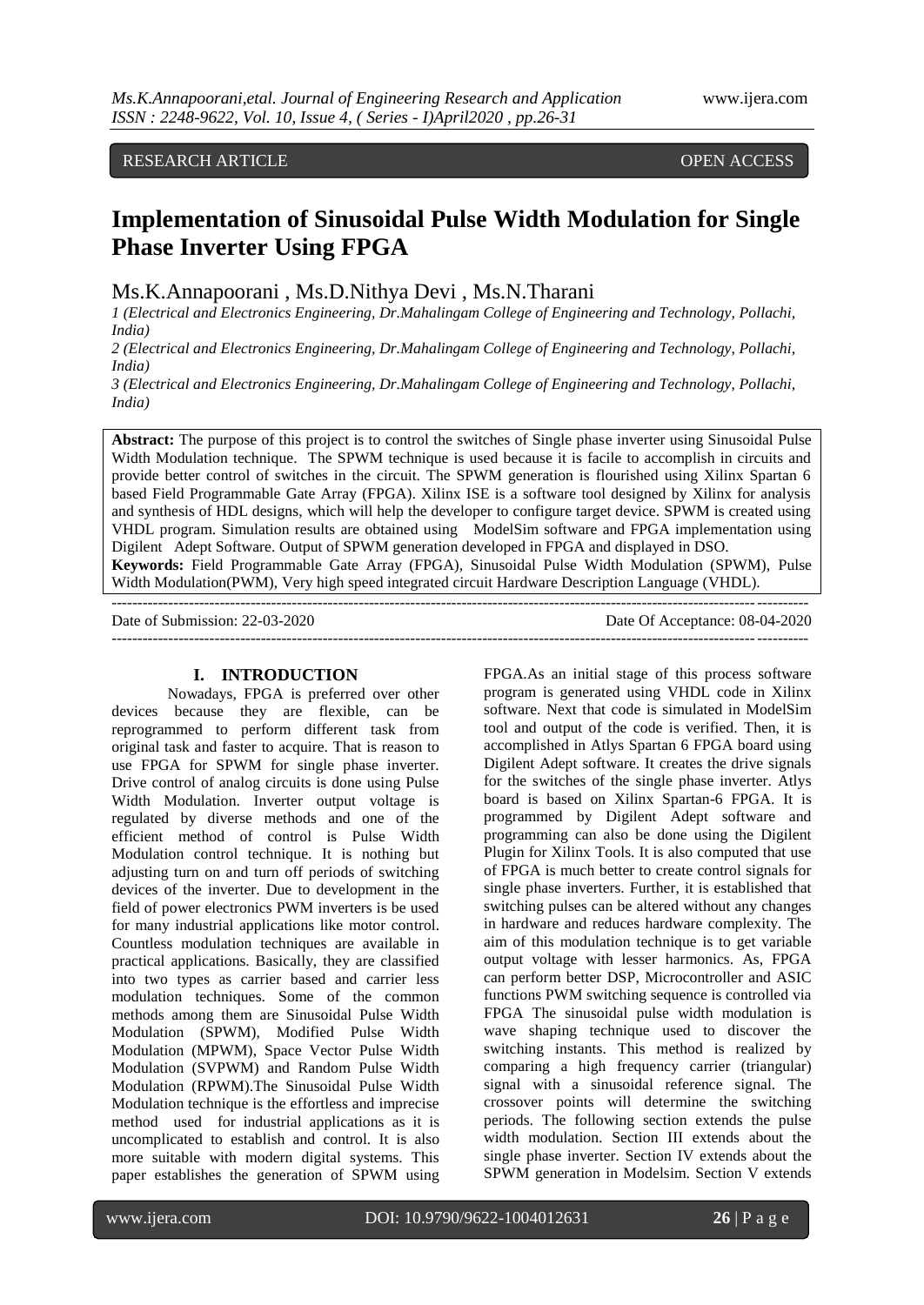FPGA design and specifications. Section VI confers the experimental investigation. Section VII deduces the paper.

## **II. PULSE WIDTH MODULATION**

The Pulse Width Modulation is implemented widely to generate gate signals for power semiconductor switches. PWM is a method to reduce the average power delivered by the electric signal, by effectively chopped into discrete parts. The duration of the pulses varies from one pulse to another pulse according to a modulating reference signal. When the PWM signal is applied to a gate or base of a transistor, it causes "ON" and "OFF" intervals of the transistor to vary from one PWM to another PWM by the modulating reference signal. The frequency of a PWM signal must be much greater than the reference signal and the fundamental frequency.

The Carrier based modulation techniques is classified as

- $\checkmark$  Sinusoidal pulse width modulation
- Space vector modulation
- $\checkmark$  Modified pulse width modulation

#### **2.1. Sinusoidal Pulse Width Modulation**

The sinusoidal pulse width modulation is one among the foremost widespread and easy strategies utilized in most of the power electronics converters and to manage electric drives. The output waveform is obtained from the sine-triangle wave comparison. A reference sinusoidal waveform is compared with a carrier wave with high frequency (triangle wave) and PWM signal output is obtained high level ("1") at sinusoidal wave is greater than the instantaneously varying triangular signal and when it's lesser, then the signal is low level ("0"). therefore, the various come across points lead to variable duty cycle of the output wave shape. In sinusoidal pulse width modulation the gate signals are generated by comparing sinusoidal reference signal and triangular carrier signal and their intersection points determine the turn ON and OFF instants. It's easy to implement and control. Harmonic distortion is reduced by increasing the switching frequency. Fig. 2.1 depicts the waveform generation.



# **III. SINGLE PHASE INVERTER**

An Inverter is known as DC-AC converter. It is a device which convert a DC input supply voltage into symmetric AC voltage of desired magnitude and frequency at the output side. Ideal and practical inverter have the output waveforms as<br>sinusoidal and non-sinusoidal waveforms non-sinusoidal respectively. The inverter is called a Voltage Source Inverter (VSI),if the input is a voltage source. Similarly Current Source Inverter (CSI), where the input to the circuit is a current source. The VSI circuit has direct control over "output (ac) voltage" whereas the CSI directly controls "output (ac) current'. Fig. 3.1 shows the circuit of a single phase inverter.



**Fig 3.1.** Single phase Inverter

#### **3.1. SWITCHING SEQUENCE**

The single phase full bridge inverter consists of a four power switches (S1-S4). The inverter operates in positive and negative cycles. Two switches are operated in each cycles. The switches S1 and S4 are operated in positive cycle and S2 and S3 are operated in negative cycle. We are generating the PWM signals for the gate of the semiconductor switches. Fig. 3.2 depicts the model graph of the gate signals and output voltage waveforms.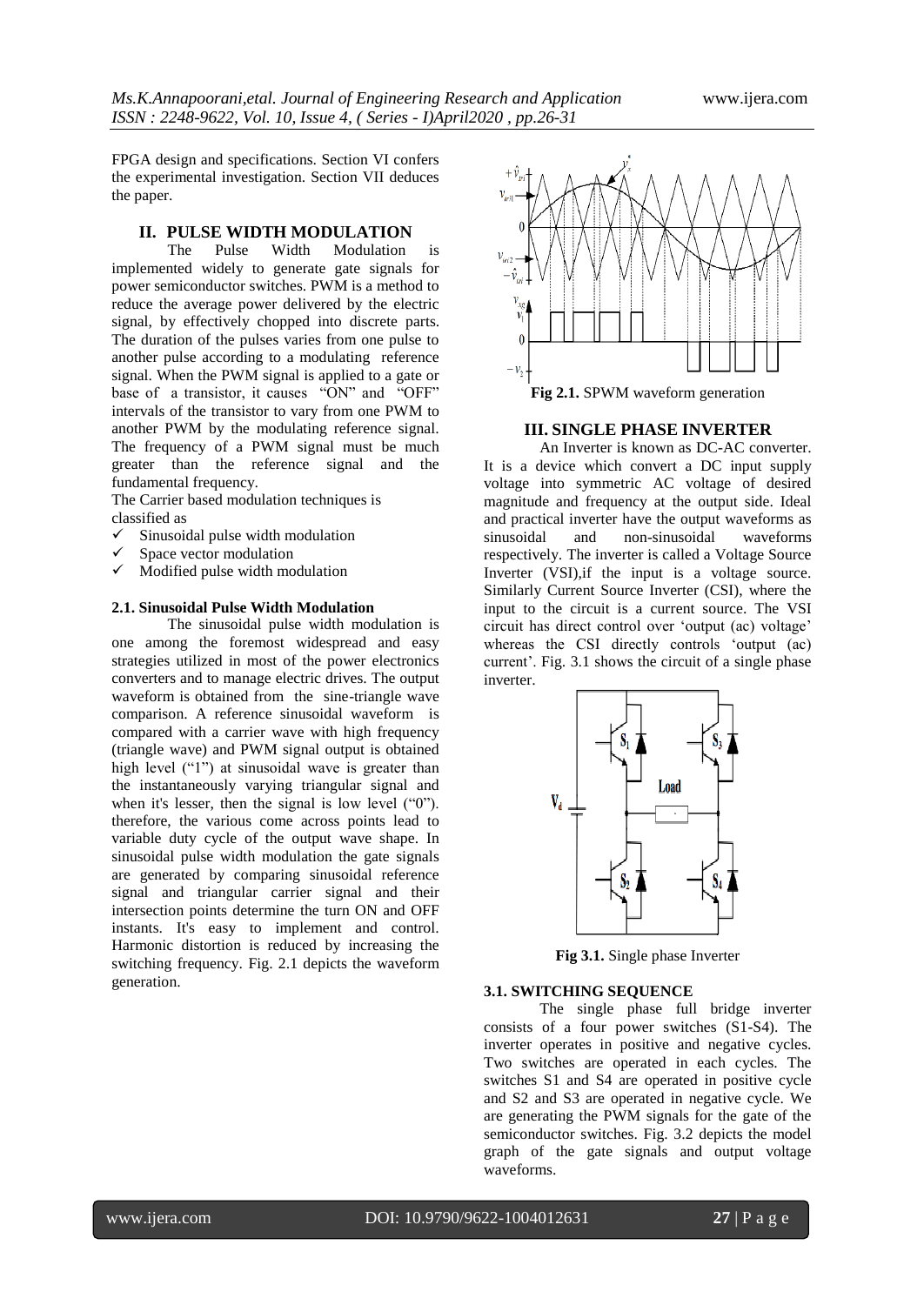| Condition for switching |                                                                         |
|-------------------------|-------------------------------------------------------------------------|
| Condition               | Switching sequence                                                      |
| $V\sin > Vtri$          | S <sub>1</sub> , S <sub>4</sub> ON: S <sub>2</sub> , S <sub>3</sub> OFF |
| $V\sin < V$ tri         | S2, S3 ON; S1, S4 OFF                                                   |

Condition for switching



**Fig 3.2.** Gate signals and output voltage waveforms



**IV. SPWM GENERATION IN MODELSIM**

**Fig. 4.1.** Simulation output for SPWM generation

Fig.4.1 shows the SPWM generation using Modelsim. The clock act as input parameter, and the S1,S2,S3 and S4 act as output parameters. The other parameters are used as signals. The clock is used as

input and the input clock range is set as 50 ns. When the clock pulse is given the output waveforms are obtained based on the program written. The sequence of two switches are similar.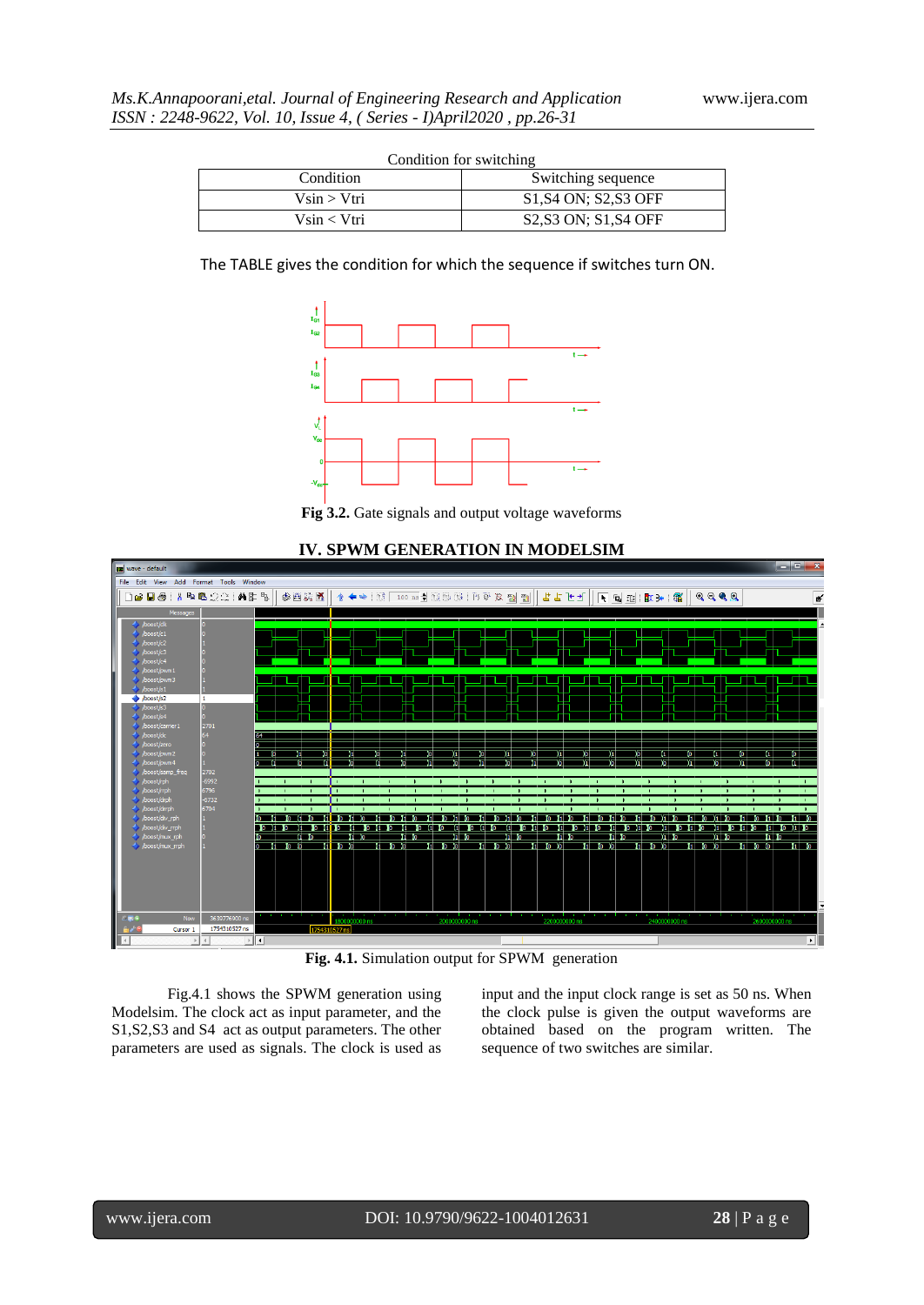



**Fig 4.2.** SPWM output for switches in the ModelSim Simulation

Fig.4.2 shows the SPWM generation for operation of switches in different cycles of supply. The Parameters PWMI and PWM2 are used as Gate

pulses for the single phase inverters. In this fig the changes in switching sequence is shown.



## **V. FPGA DESIGN AND SPECIFICATIONS**

**Fig 5.1.** Block diagram of development board

The fig. 5.1 shows the block diagram of the development board. The Atlys circuit board is a complete ready-to-use digital circuit development platform based on Xilinx Spartan – 6 LX45 FPGA , speed grade -2. It supports several high-end peripherals such as Gbit Ethernet, HDMI Video, 128MByte 16-bit DDR2 memory, and USB and audio ports which makes the Atlys board an ideal host for various digital systems which includes embedded based processor design. It is also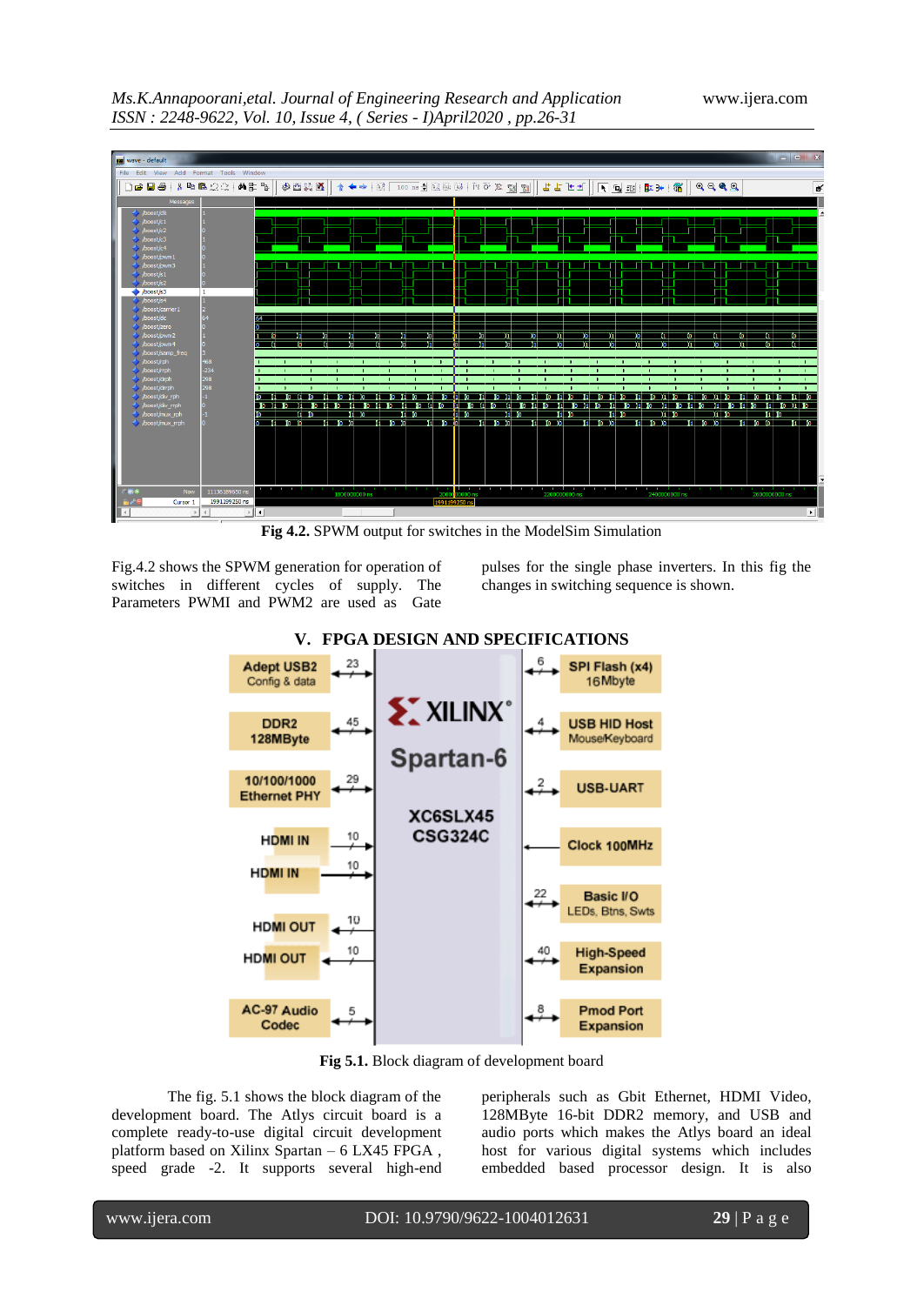compatible with all types of Xilinx CAD tools including chip scope. The main advantage of this is that the designs can be completed at no extra cost. The CAD tool used as programming interfaces in the Atlys board are Xilinx and Digilent. The sources for the programming software are Digilent and Xilinx. The purpose of SRAM based memory cells in FPGA is to store the programming files which gives information about logic functions and circuit connections. The bit files are created for the VHDL , Verilog and Schematic based source files. The Adept software of Digilent and Impact software of Xilinx is used to program the FPGA using USB port. The Atlys Spartan – 6 FPGA is optimized for high performance logic and operates at 500MHz and above clock speeds. It has six phase locked loops which can be used to attain different frequencies using oscillator frequency. It consists of Adept and Impact USB port which can be used for the programming purposes. The Atlys board requires an external power source of 5V,4A which has a 2.1mm internal diameter plug. The voltage rails on the board use Linear Technology LTC2481 Delta-Sigma 16-bit ADC's to continuously measure supply

current. The Atlys board uses a128Mbit Numonyx N25Q12 Serial Flash memory device for the purpose of storing configuration files. It consists of Marvell Alaska Tri-mode PHY (the 88E1111) paired with a Halo HFJ11- 1G01E RJ-45 connector. This can be used as a reference for creating custom designs. It consists of four HDMI ports of which two buffered ports used as input or output ports , one buffered port used as output port and one unbuffered port used for input or output purpose. The three buffered ports use type A connectors and unbuffered port use type D connector. It consists of a single 100MHz CMOS oscillator connected to pin L15 internally. The board consists of an EXAR USB UART bridge which facilitates the PC applications to communicate with the board. All the Atlys boards are guaranteed with a built in self test feature during the manufacturing process. It is possible to reprogram the FPGA and change the non-volatile data stored in the serial EEPROM chip at any time. The board consists of 68 - pin VHDC connector for high speed parallel input or output purpose and an 8-pin Pmod connector for low speed and lower pin count I/O pin.

## **VI. EXPERIMENTAL INVESTIGATION**



**Fig. 6.1.** Hardware Setup